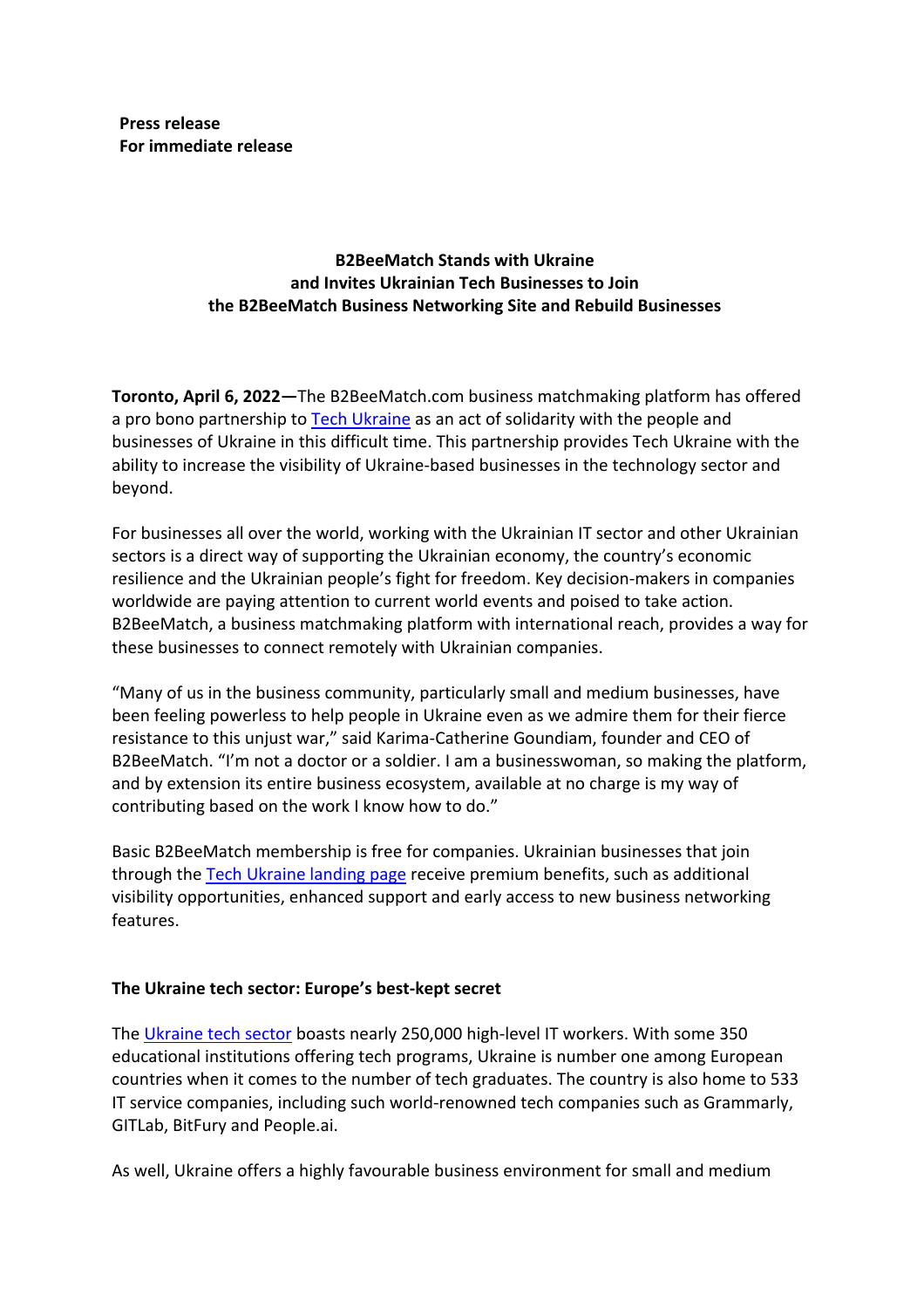businesses. Many Ukrainian businesses use smart management instruments to ensure delivery from across the street and from across continents. Ukrainians are used to working in volatile environments and, as the world has seen, are ingenious and resilient.

Nataly Veremeeva, Director of Tech Ukraine, said: "In the current times, supporting Ukrainian economy is no less important than supporting our army. Over the past years, the Ukrainian tech sector has proven itself to be the next big thing, with its accelerated growth, global outreach and recognizable quality. It has proven itself to be resilient to the current conditions and able to develop further, taking new clients, accepting investments and sending taxes to our government and army to finish what has been started, the fight over an outdated system that has no place in the modern world: Russian Putinism. Join the fight and benefit from the power of Ukrainian tech!"

Andrew Wrobel, Founding Partner at Emerging Europe and leader of the organization's Tech Emerging Europe Advocates community, said: "The vast majority of IT companies are working and delivering their services to international clients, either from Ukraine, mainly the western part of the country, or from other locations in Europe. It is particularly important to connect Ukrainian IT talent with projects and clients, and the matchmaking platform set up by B2BeeMatch, with Tech Emerging Europe Advocates, Tech Canada Advocates and Tech Ukraine, stands a great chance of reaching that goal."

"We encourage companies in Ukraine to join the platform through Tech Ukraine, whether they work in the tech sector or not," said Goundiam. "We also invite non-Ukrainian companies that want to provide support to check out B2BeeMatch as a way to seek opportunities to help Ukraine maintain business continuity and support the country's resilience and rebuilding."

This partnership is supported by Global Tech Advocates, Tech London Advocates and Tech Emerging Europe, as well as B2BeeMatch's international partner, the International Chamber of Commerce (ICC).

#### **B2BeeMatch.com and Tech Ukraine stand with the people and businesses of Ukraine.**

**-30-**

#### **About B2BeeMatch**

Founded in 2019 and based in Toronto, Canada, B2BeeMatch.com is the business matchmaking platform for small and medium businesses that want to connect in a big way! Small and medium businesses (SMBs) are the backbone of the world's economy and an important source of job creation, but they are chronically underserved. B2BeeMatch connects SMBs based on their needs and helps them save time, money and effort as they grow, scale and expand both locally and internationally. The platform's proprietary algorithm matches businesses thanks to detailed company profiles and a unique vetting and compliance rating system. B2BeeMatch has member businesses in more than 45 countries and in over 100 industries and is affiliated with a growing international network of partners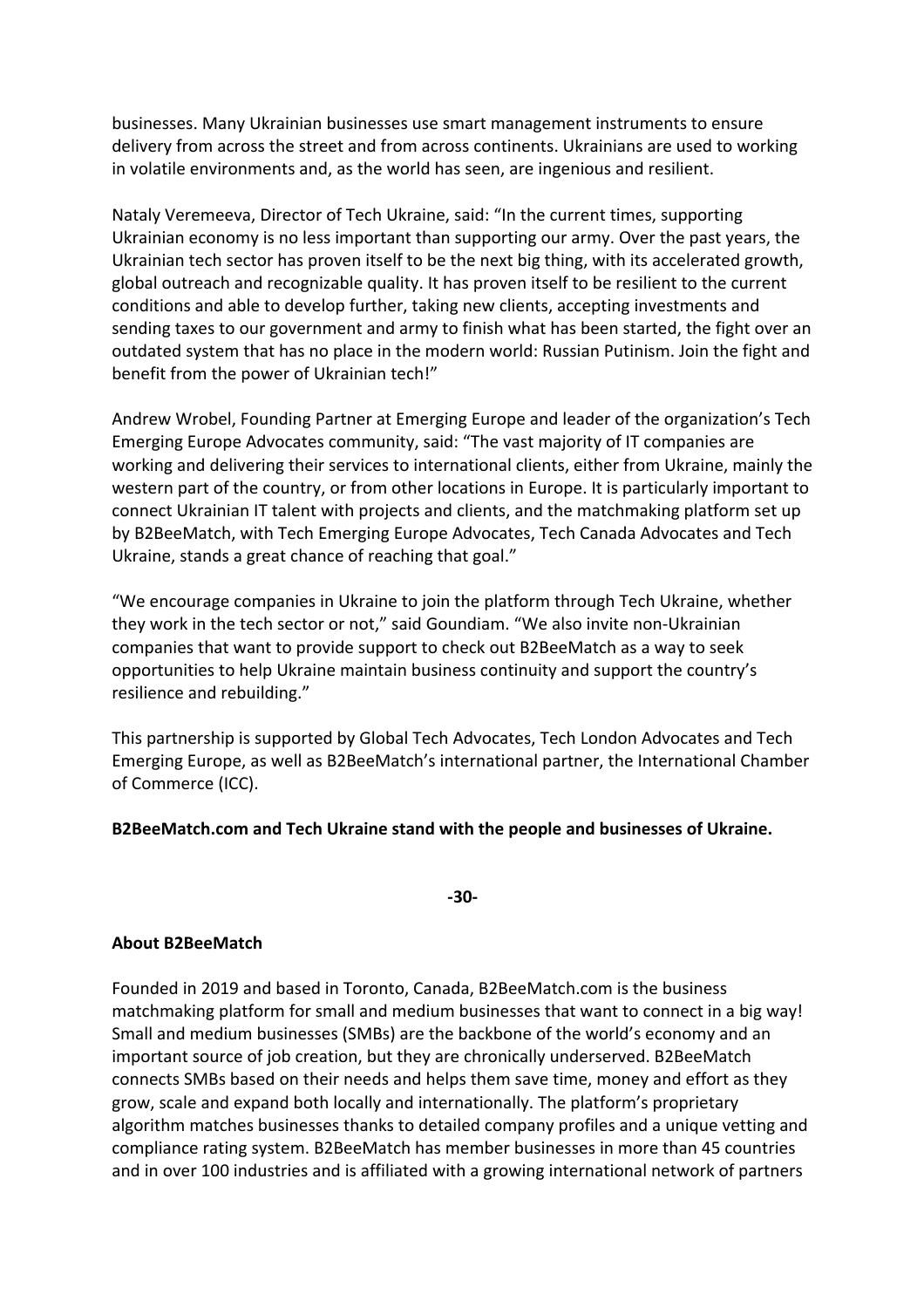and sponsors.

For more information or to join the platform, visit B2BeeMatch.com. Follow B2BeeMatch on Twitter, Facebook and LinkedIn.

### **About Emerging Europe and its Tech Emerging Europe Community**

Emerging Europe is a privately owned, London-based growth hub that empowers other organisations to grow and expand internationally. With a team, based across the UK and Europe, we are a go-to partner for various establishments looking to navigate emerging Europe or grow in the region.

Their analysis site, Emerging Europe, is the world's most prominent source of Englishlanguage business information about the region reaching 2.5 million unique readers each year. Their programmes and communities focus on sustainability, innovation, and entrepreneurship — as they see these as the drivers of the growth they want to promote in the emerging Europe region. They also serve as a vehicle to support our clients with relationship building and lead generation, enabling the creation of high-profile connections across Europe and beyond.

The Tech Emerging Europe Advocates community, part of a global network of 20,000+ tech leaders created by the co-founder of London Tech Week, elevates the profile of the emerging Europe region as the world's preferred technology partner.

Emerging Europe's reports, white papers, surveys, analyses — and bespoke, client-specific market intelligence — help organisations thrive by providing them with valuable data, access to key stakeholders and insight to make the right business decisions. The publications released to the public are consulted by over 20,000 professionals every year.

#### **About Tech Ukraine**

TechUkraine is a new platform focused on supporting Ukraine's fast-growing tech ecosystem. It aims to drive the cooperation of ecosystem leaders, government officials, business partners and donors to support and uplift the tech sector. TechUkraine is part of Ukraine's Export Strategy for IT Sector 2019-2023, initiated by the Ministry of Economic Development and Trade (MEDT) and supported by GIZ (Deutsche Gesellschaft für Internationale Zusammenarbeit GmbH), the main German development agency that provides services in the field of international development cooperation and international education work.

For more information, visit https://techukraine.org/.

# **Contacts and interview requests**

Karima-Catherine Goundiam Founder and CEO, Red Dot Digital and B2BeeMatch